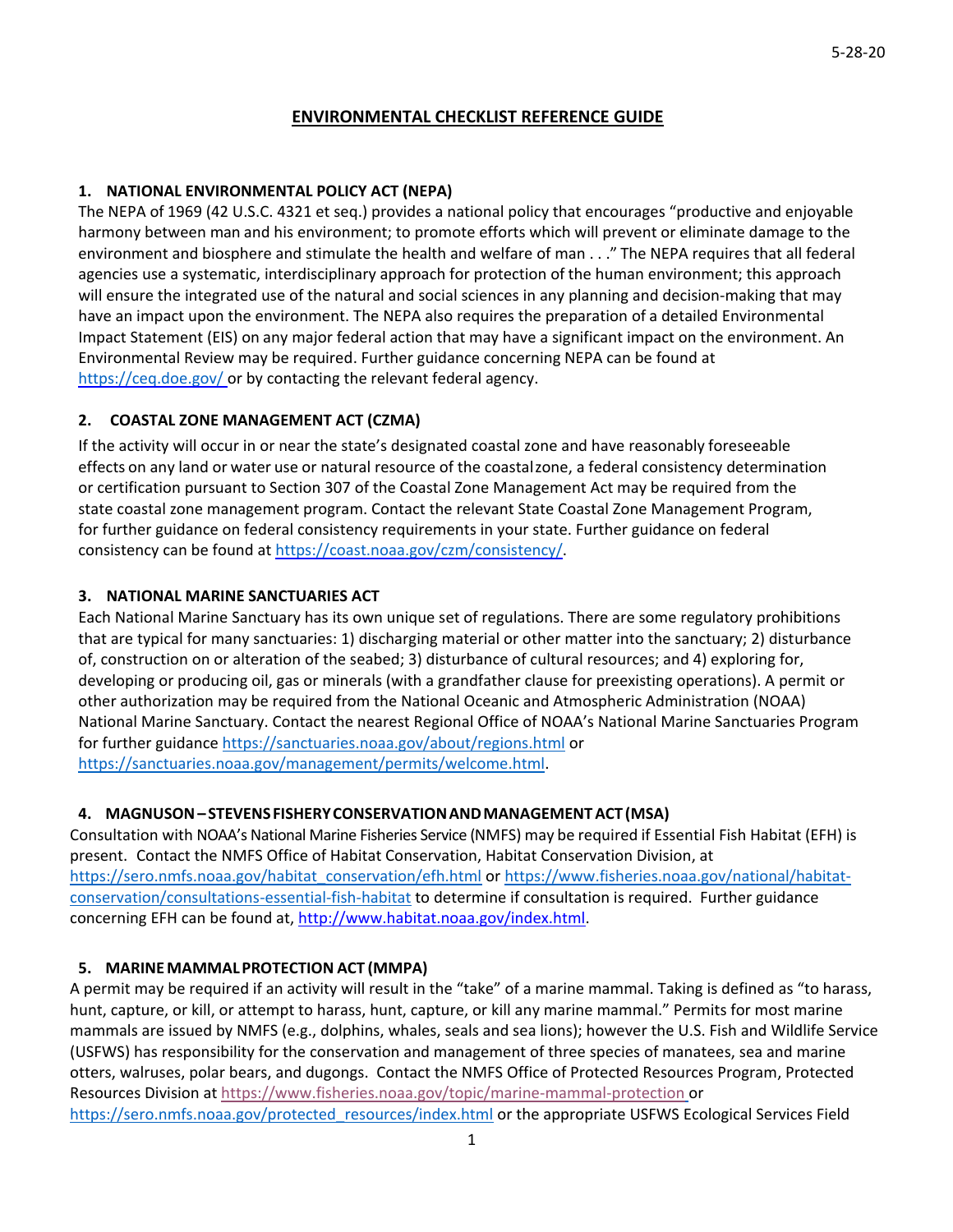Office at <https://www.fws.gov/ipac/> or <https://www.fws.gov/international/animals/marine-mammals.html> to determine if a permit and/or consultation or coordination is required. Further guidance concerning marine mammal permits can be found at [https://www.fisheries.noaa.gov/permit/incidental-take-authorizations-under-marine](https://www.fisheries.noaa.gov/permit/incidental-take-authorizations-under-marine-mammal-protection-act)[mammal-protection-act.](https://www.fisheries.noaa.gov/permit/incidental-take-authorizations-under-marine-mammal-protection-act)

## **6. ENDANGEREDSPECIESACT (ESA)**

A consultation pursuant to Section 7 of the ESA and/or a permit and conservation plan pursuant to Section 10 may be required. Contact the appropriate USFWS Ecological Services Field Office,<https://ecos.fws.gov/ipac/> and/or the NMFS Office of Protected Resources, Protected Resources Division, [https://www.fisheries.noaa.gov/species](https://www.fisheries.noaa.gov/species-directory/threatened-endangered)[directory/threatened-endangered](https://www.fisheries.noaa.gov/species-directory/threatened-endangered) and https://sero.nmfs.noaa.gov/protected resources/index.html, to determine if consultation is required. Most consultations are conducted informally with the federal agency or a designated non‐ federal representative. Non-federal representatives may be involved in the informal consultation process and may request and receive species lists, prepare the biological assessment, and provide information for the formal consultation. However, the action agency is required to formally designate the non‐federal representative in writing. The ultimate responsibility for Section 7 obligations remains with the federal action agency. Further guidance concerning Section 7 consultations can be found in the Endangered Species Act Consultation Handbook at Centralized Library, Final Section 7 Consultation Handbook: U.S. Fish and Wildlife Service https://www.fws.gov/policy/m0002.html. If Treasury is the only federal agency involved in the project, a Section 10 permit may be required in lieu of a Section 7 consultation. Further guidance concerning Section 10 permits and conservation plans for activities involving threatened or endangered marine and anadromous species can be found at [https://www.fisheries.noaa.gov/national/endangered-species-conservation/endangered-species-act-guidance](https://www.fisheries.noaa.gov/national/endangered-species-conservation/endangered-species-act-guidance-policies-and-regulations)[policies-and-regulations.](https://www.fisheries.noaa.gov/national/endangered-species-conservation/endangered-species-act-guidance-policies-and-regulations) For terrestrial or freshwater species or land‐based sea turtle activities, further guidance concerning section 10 permits and habitat conservation plans can be found at [https://www.fws.gov/endangered/permits/index.html.](https://www.fws.gov/endangered/permits/index.html)

## **7. COASTAL BARRIERRESOURCEACT (CBRA)**

Federal funding may be prohibited for projects that occur on certain coastal barriers designated under the John H. Chaffee Coastal Barrier Resources System unless the project meets an exception. Treasury may be required to make a determination regarding CBRA. Contact the appropriate USFWS Ecological Services Field Office for further guidance at [https://www.fws.gov/cbra.](https://www.fws.gov/cbra)

**8. MIGRATORY BIRD TREATY ACT** The Migratory Bird Treaty Act makes it illegal for anyone to take, possess, import, export, transport, sell, purchase, barter, or offer for sale, purchase, or barter, any migratory bird, or the parts, nests, or eggs of such a bird except under the terms of a valid permit issued pursuant to Federal regulations. The migratory bird species protected by the Act are listed in 50 C.F.R. 10.13. A permit may be required. Contact the appropriate ecological services field office of the USFWS, [https://www.fws.gov/.](https://www.fws.gov/) More information can be found at [https://www.fws.gov/birds/policies-and-regulations/laws-legislations/migratory-bird-treaty-act.php.](https://www.fws.gov/birds/policies-and-regulations/laws-legislations/migratory-bird-treaty-act.php)

### **8. BALD AND GOLDEN EAGLE ACT**

The Bald and Golden Eagle Protection Act prohibits anyone, without a permit issued by the Secretary of the Interior, from "taking" bald eagles [or any golden eagle], including their parts, nests, or eggs. The Act defines "take" as "pursue, shoot, shoot at, poison, wound, kill, capture, trap, collect, molest or disturb." More information can be found a[t https://www.fws.gov/birds/policies-and-regulations/laws-legislations/bald-and-golden-eagle](https://www.fws.gov/birds/policies-and-regulations/laws-legislations/bald-and-golden-eagle-protection-act.php)[protection-act.php.](https://www.fws.gov/birds/policies-and-regulations/laws-legislations/bald-and-golden-eagle-protection-act.php)

### **9. WILDANDSCENICRIVERSACT**

The Wild and Scenic Rivers Act prohibits federal support for actions such as the construction of dams or other instream activities that would harm the free-flowing condition, water quality, or outstanding resource values of a designated Wild and Scenic River. There are designated rivers in the Gulf Coast States and the Act may apply.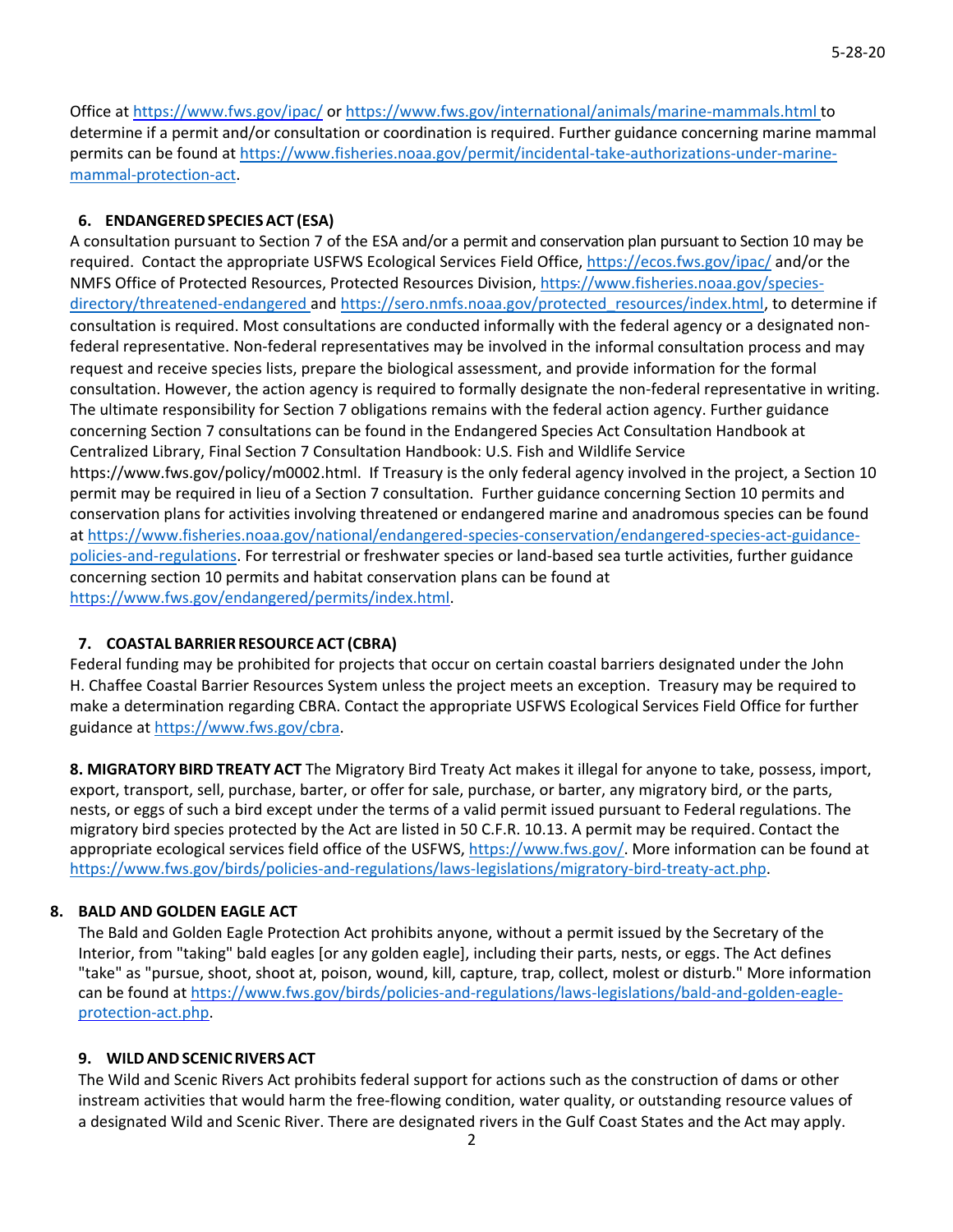Contact the appropriate USFWS Ecological Services Field Office for further guidance at [https://www.rivers.gov/index.php.](https://www.rivers.gov/index.php)

## **10. NATIONALHISTORICPRESERVATIONACT (NHPA)AND THE ARCHAEOLOGICAL AND HISTORIC PRESERVATION ACT(AHPA)**

Special conditions may be required on projects that could affect historic resources. Contact your state historic preservation office<https://www.nps.gov/subjects/nationalregister/index.htm> or [http://ncshpo.org/directory/,](http://ncshpo.org/directory/) or your tribal historic preservation office at<https://www.nathpo.org/thpos/find-a-thpo/> for further guidance concerning compliance requirements.

## **11. RIVERS ANDHARBORSACT**

A Section 10 permit may be required from the U. S. Army Corps of Engineers (USACE). Contact the Regulatory Program of the nearest District Office of the USACE at

[http://w3.saj.usace.army.mil/permits/HQAvatar/index.htmf](http://w3.saj.usace.army.mil/permits/HQAvatar/index.htm)or further guidance on Section 10 permits. The USACE can authorize activities by a standard individual permit, letter‐of‐permission, nationwide permit, or regional permit. The USACE will make the determination on what type of permit is needed. (In cases of use or alteration of a federal civil works project, a Section 408 consultation with the USACE may be required.)

## **12. CLEAN WATERACT (CWA)**

A separate type of permit is required to dispose of dredge or fill material in the Nation's waters, including wetlands. Authorized by CWA Section 404, this permit program is administered by the USACE, subject to and using environmental guidance from the Environmental Protection Agency (EPA). Some types of activities are exempt from permit requirements, including certain farming, ranching, and forestry practices that do not alter the use or character of the land; some construction and maintenance; and activities already regulated by States under other provisions of the Act. A permit may be required from the USACE or delegated state agency. Contact the Regulatory Program of the nearest USACE District Office for further guidance on Section 404 permits at [http://w3.saj.usace.army.mil/permits/HQAvatar/.](http://w3.saj.usace.army.mil/permits/HQAvatar/)

A CWA Water Quality Certification (Section 401) is required for activities that may result in a discharge into the Nation's waters, including wetlands, watercourses, and natural or man‐made ponds. A National Pollution Discharge Elimination System (NPDES) permit may also be required for such discharges. Contact your state water quality agency for additional guidance. Further guidance concerning Section 401 or NPDES requirements can be found at https://www.epa.gov/cwa-401/basic-information-cwa-section-401-certification and [https://www.epa.gov/npdes.](http://www.epa.gov/npdes)

## **13. MARINE PROTECTION, RESEARCH, AND SANCTUARIES ACT(MPRSA)**

Titles I and II of the MPRSA, also referred to as the Ocean Dumping Act, generally prohibits (1) transportation of material from the United States for the purpose of ocean dumping; (2) transportation of material from anywhere for the purpose of ocean dumping by U.S. agencies or U.S.-flagged vessels; (3) dumping of material transported from outside the United States into the U.S. territorial sea. A permit may be required. Contact the EPA Office of Wetlands, Oceans, and Watersheds/Oceans and Coastal Protection Division for additional guidance https://www.epa.gov/ocean-dumping. Further guidance about permits under the MPRSA can be found at [https://www.epa.gov/ocean-dumping/ocean-dumping-permits.](https://www.epa.gov/ocean-dumping/ocean-dumping-permits)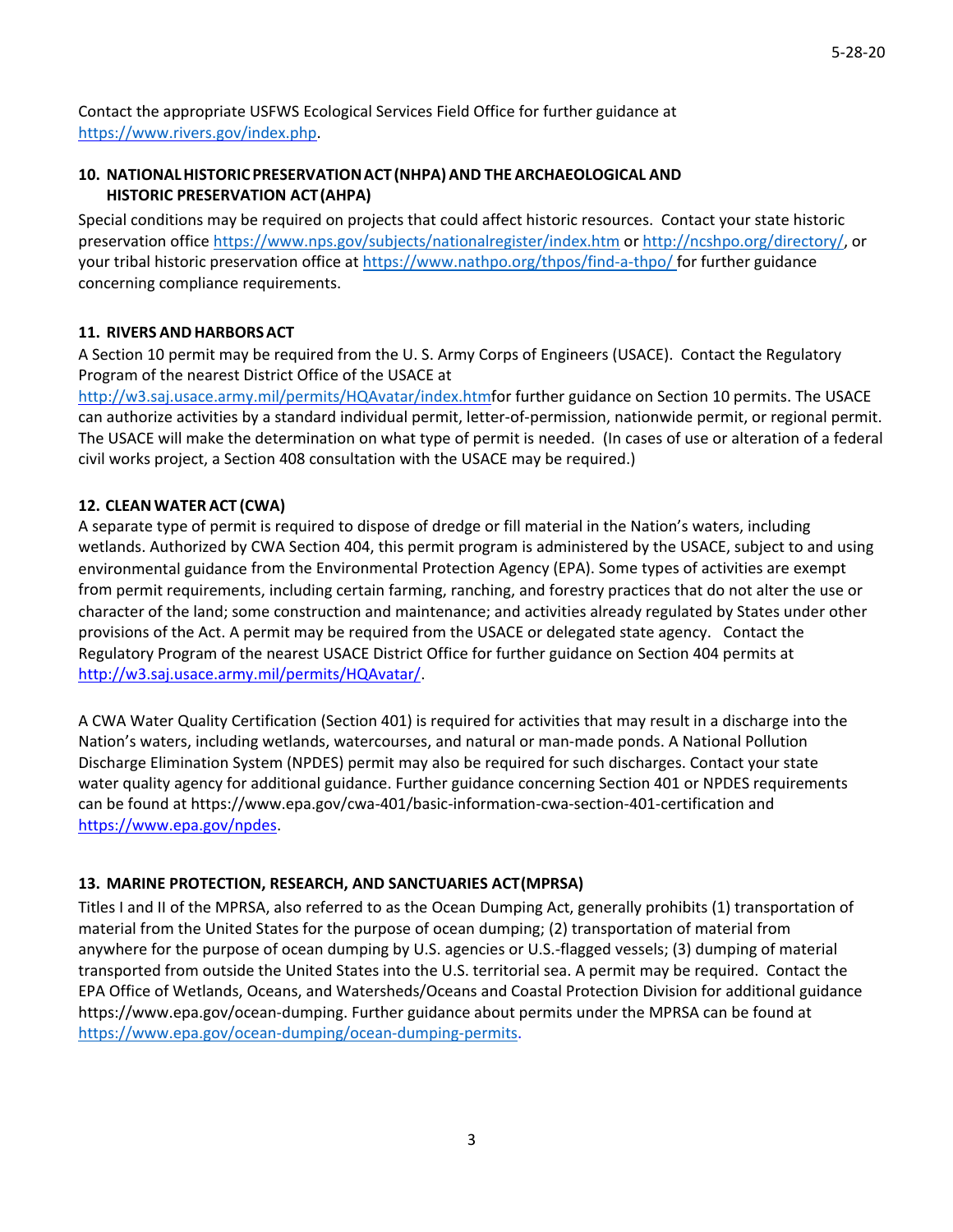#### **14. CLEANAIRACT (CAA)**

If the proposed activity may result in any emissions of pollutants to the air within a non-attainment area or maintenance area, special conditions may be required on such projects that could affect air quality. Contact the nearest state air quality agency at<http://www.4cleanair.org/> for further guidance on determining conformity with the state implementation plan. Further guidance concerning non-attainment areas can be found at <https://www3.epa.gov/airquality/greenbook/mapnpoll.html> and [https://www3.epa.gov/airquality/greenbook/ancl.html.](https://www3.epa.gov/airquality/greenbook/ancl.html)

#### **15. RESOURCE CONSERVATION AND RECOVERYACT (RCRA)**

A RCRA permit may be required from the EPA or designated state agency. Contact the nearest RCRA Regional Office of the EPA or state authorized agency for further guidance on RCRA compliance. Additional guidance can be found at [https://www.epa.gov/rcra.](https://www.epa.gov/rcra)

#### **16. COMPREHENSIVE ENVIRONMENTAL RESPONSE, COMPENSATION, ANDLIABILITYACT (CERCLA)**

If the activity involves a Superfund site, special provisions and requirements may apply. Contact the nearest EPA Regional Office for further guidance on CERCLA requirements at [https://www.epa.gov/superfund/superfund-cercla](https://www.epa.gov/superfund/superfund-cercla-overview)[overview](https://www.epa.gov/superfund/superfund-cercla-overview) or [https://www.epa.gov/superfund/search-superfund-sites-where-you-live.](https://www.epa.gov/superfund/search-superfund-sites-where-you-live)

#### **17. SAFEDRINKINGWATERACT (SDWA)**

A permit may be required if the proposed activity will involve underground injection which may impact drinking water sources. Contact the nearest state drinking water or underground injection control program for further guidance. Additional guidance can be found a[t https://www.epa.gov/uic.](https://www.epa.gov/uic)

#### **18. FARMLAND PROTECTION POLICY ACT (FPPA)**

Projects are subject to FPPA requirements if they may irreversibly convert farmland (directly or indirectly) to nonagricultural use and are completed by a Federal agency or with assistance from a Federal agency. The project may be subject to the FPPA. Contact your local office of the Natural Resources Conservation Service (NRCS) or USDA Service Center for further guidance at

<http://www.nrcs.usda.gov/wps/portal/nrcs/main/national/contact/local/> and [http://www.nrcs.usda.gov/wps/portal/nrcs/main/national/landuse/fppa/.](http://www.nrcs.usda.gov/wps/portal/nrcs/main/national/landuse/fppa/)

### **EXECUTIVE ORDERS**

Executive Orders are directives from the President of the United States to federal agencies and officials.

#### **19. E.O. 11988– FLOODPLAIN MANAGEMENT**

Executive Order 11988 requires that an eight‐step process be followed for projects that may have potential impacts to or within floodplains. Contact the nearest Regional Office of the Federal Emergency Management Agency for further guidance at [https://msc.fema.gov/portal/home.](https://msc.fema.gov/portal/home)

#### **20. E.O. 11990 and E.O.12608–WETLANDPROTECTION**

This Executive Order requires agencies to avoid providing assistance for new construction located in wetlands unless there is no practicable alternative to such construction, and that the proposed action includes all practicable measures to minimize harm to wetlands, which may result from such use. The Executive Order defines wetlands: "(c) The term "wetlands" means those areas that are inundated by surface or ground water with a frequency sufficient to support and under normal circumstances does or would support a prevalence of vegetative or aquatic life that requires saturated or seasonally saturated soil conditions for growth and reproduction. Wetlands generally include swamps, marshes, bogs, and similar areas such as sloughs, potholes, wet meadows, river overflows, mud